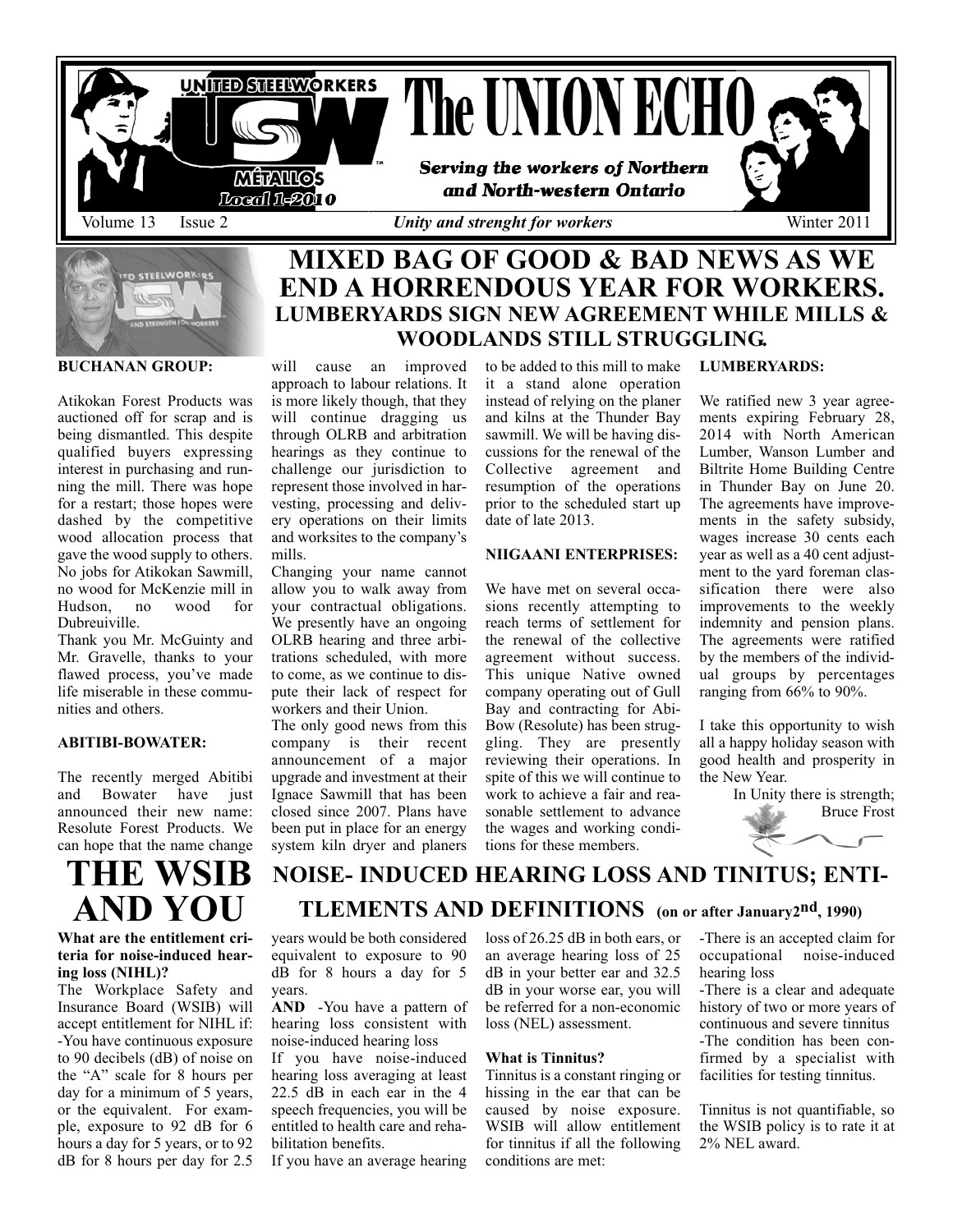### The UNION ECHO VOLUME 13 ISSUE 2 Page 2



#### The next twelve months will be a very busy time for the local. The majority of sawmills, woodlands and other non-traditional units are open to renew their Collective agreements. We all know the situation of the industry as we lived it for the past five years. The Local believes the worst is behind us; this doesn't mean that our entire struggles are over. We believe that the market will recover slowly and that the industry will return to better profitability. Most financial experts predict that this will happen in 2013. Let's all hope that it's sooner rather than later.

The negotiating committees have a lot of work ahead of them but I am confident that

## **PRESIDENT'S CORNER COCHRANE EMPLOYEE BUYOUT UNDER WAY & A BIT OF HOPE AS NEGOTIATIONS ARE SET TO BEGIN IN THE NEW YEAR**

they will be up to the task and they will get the job done. As for the idling sawmills that have seen their forest allocation taken away, let's hope that a Liberal government in a minority will have a more receptive approach to our proposals to<br>restart those idling restart sawmills; we, at the Local have not yet given up on those members and communities.

As I am writing this report the members and the community of Cochrane are in the process of an employee buyout of True North Plywood plant, with major investors also involved. The results should be out shortly. If all is successful 90 jobs could restart late this year with a potential of a second shift in the New Year.

We are also scheduled to negotiate with Resolute Forest Products, the former Abitibi Bowater Company, who has announced a  $32$ million investment by 2013 in the Ignace Sawmill, a mill that has been idled for the past five years. We are confident that an agreement will be reached and some of our former members will come back to work. Not to mention that a community that has been devastated by an adverse economy can now positively look forward to better times.

to illuminate the end of the tunnel for all of us.

We will also be holding our Local's convention in the spring. Early in the New Year your representative will be electing members to represent your unit at the convention.

In closing I want to wish you and your family a Christmas speckled with moments of love, laughter, goodwill and may the year ahead be full of contentment and joy. Have a Merry Christmas and a happy, safe New Year.

> In solidarity; Guy Bourgouin

So as you can see it's not all bad news. Hopefully more positive news will continue



**Tembec - Kirkland Lake;**

No further development or news for the Kirkland Lake Engineered Wood Products plant.

#### **Eacom Timber Corporation - Timmins;**

Things seem to be going fairly smoothly at Eacom in Timmins for the time being. Not unlike most of our sawmill and woodlands operations, the renewal of their Collective Agreement was up August 31st of this year. As of writing this article we are still waiting to hear from the company spokesperson to set some

dates and get negotiations as that of the sawmill. under way.

### **Tembec - Chapleau;**

The Chapleau sawmill seems to be doing just fine as we have not heard about a<br>shutdown, contrary to shutdown. Cochrane and Hearst. Let's hope that they will not have to stop because of market conditions.

As for the Chapleau Co-Generation plant, it is smooth sailing for the time being. We had a membership meeting to gather demands for the upcoming negotiations as their agreement ends at the same time

### **3 Nations Logging (formerly CS Enterprises)**

At 3 Nations Logging "2248121 Ontario Ltd." most of the employees have worked since July 2010. As mentioned in the summer issue, we have been advised by Abitibi Bowater, now called "Resolute Forest Products", that they will be running 100% chips as of April 2012. This means that  $1/3$  of production made by the bargaining unit employees will be chips and 2/3 will remain as saw logs to be hauled to area sawmills. This should not impact the

membership negatively in the long term, or very little.

I would like to take this opportunity to wish all members a Merry Christmas and Happy New Year.

This will be my last bulletin since I will be retiring at the end of April 2012.

I bid you all goodbye, it was a pleasure serving you and the Local for so many years, I am sure I will miss you and all the action a little bit.

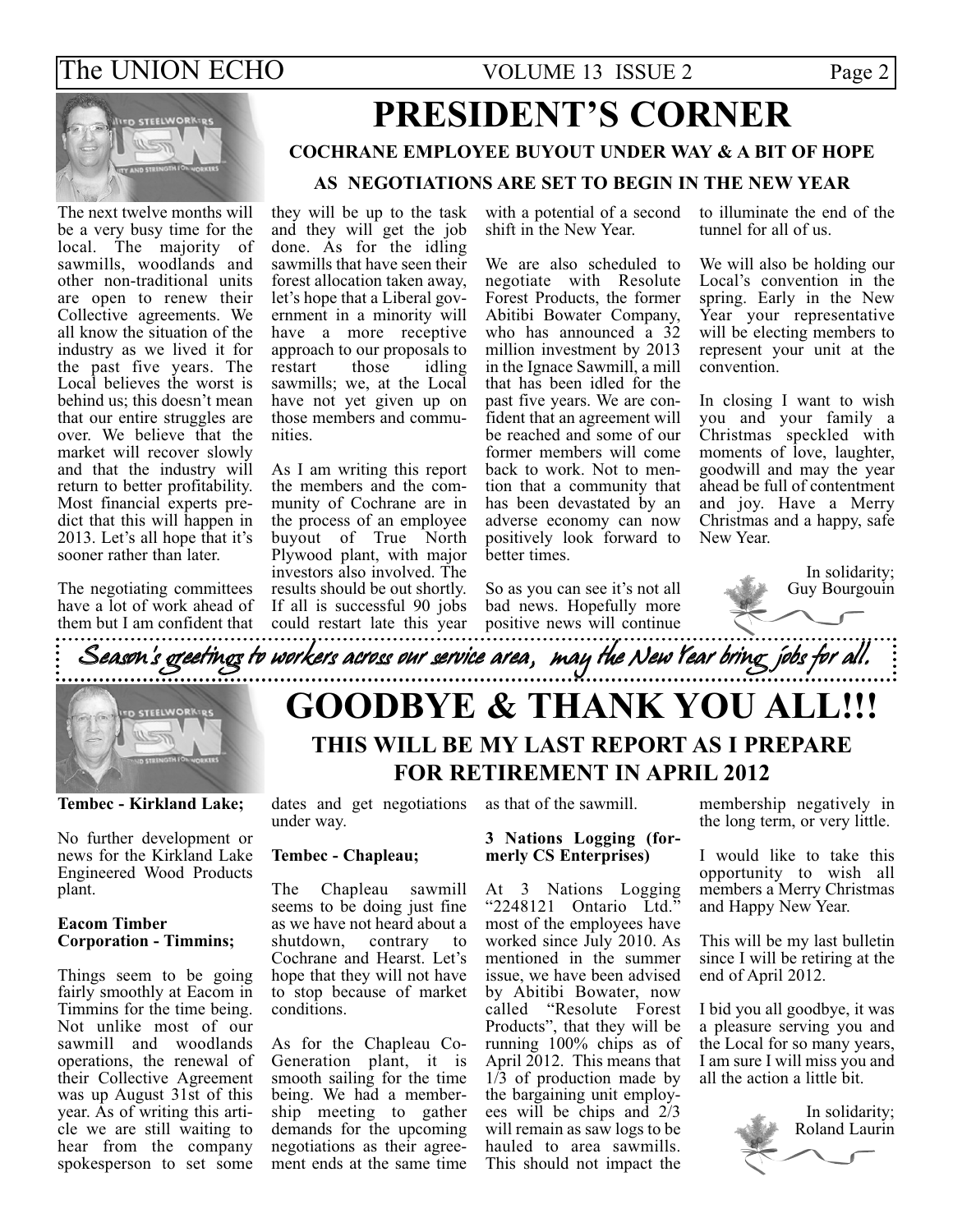### The UNION ECHO VOLUME 13 ISSUE 2 Page 3 **THE TOP TEN WAYS TO BE POSITIVE IN THE WORKPLACE AND LIFE ATTITUDE IS A MAJOR FACTOR IN WORKPLACE SAFETY**

There is a growing volume of research that shows' staying positive is better for your health; you can cope better with stress. It's better for relationships; you keep from judging people and getting the bad habit of gossiping. It takes much more energy to be negative, always worrying, thinking of the "what ifs", the "should's". Being positive, living in the present will lighten your life and the mood of others around you.

1. Attitude is everything. It is the lens that you look through to experience your reality. Take a look at your attitude. Are you negative? Do you color everything with fear or need? How will your life change if you change your attitude?

2. Treat people with kindness and respect. Everyone that you encounter should be valued,<br>treated with courtesy. treated with courtesy. Acknowledge that they have feelings and their own perspective on life, they may be different than yours but they are also valid.

3. Avoid comparison - whether you are looking down at the



#### **Cochrane;**

As reported in the last Union Echo, the Local has been working hard with government officials and a group of investors to try to get our members from the old True North Hardwood Plywood plant back at work. For this to happen, several things needed to happen such as getting the plant secured, a major investor, investment from both the employees and the community, wood allocation, wood orders and this just to name a few.

Fortunately a lot of these needs were met. The plant was

#### people who have not mastered special strengths or up at people who may be more experienced or accomplished. Constantly comparing yourself keeps the focus on the other person instead of what you can do, want to do, and are good at doing. Look inside and improve from there.

4. Take responsibility for your work, actions, and life… Don't pass the puck. Don't make excuses. Take responsibility; acknowledge a mistake fix it and learn from it. Don't beat yourself up about the mistake, or hang onto past mistakes. Resolve them, own them and move forward – Today.

5. That doesn't work for me. Keep this in mind when someone offers a put down, when they cross your boundaries. Your worth comes from you; your being, your true self. They cannot change your intrinsic value unless you let them. Make it clear that what they are doing doesn't work for you, keep your boundaries and move forward.

6. Respect other people's time and boundaries. If you are having a bad day, feeling stuck, or you are just enjoying procrastination. Make sure you don't use that as an excuse to waste other people's time or cross their boundaries. Time is the most valuable thing we have. If you feel like wasting your time that's your decision but don't waste other people's time.

7. Make a "what I have accomplished list". Too often people make huge to-do lists and then beat themselves up when they have only accomplished a few things on the list. Keep your master list of what you want to accomplish so you don't forget things that are important to you, but keep a second list you update daily. Each day, keep a specific list of all the things you did and how much time you spent on each thing. You'll know where the day went, feel good about what you did accomplish and see where you need to focus, to get what's most important to you, done.

8. Take notice of the people around you; co-workers, customers, clients, vendors, and other people you come in contact with each day. Acknowledge what they are contributing and don't take them for

granted. Thank them for buying from you, for their help, their value to the relationship, and for a job well done.

9. Enjoy the little things that happen in your day. The compliment someone gave you on the insight you shared at the staff meeting. The big smile the customer gave you when they picked up their order. By recognizing your accomplishments even if they seem small or routine, you are acknowledging a job well done.

10. Coming from a positive attitude and perspective you will feel more in control. Consider each job and interaction as your best performance, rather than just running them together as part of your day. You will see the impact you have and the value you offer. People will be attracted to this. They will notice how well you do things and they will truly value you.

Have a safe and joyfull holiday season;



### **EMPLOYEES BUYOUT TO BE FINALIZED AT COCHRANE'S PLYWOOD MILL NEGOTIATIONS UNDER WAY WITH OFFICE WORKERS AT SPRUCE FALLS & SUDBURY MEMBERS SETTLE AGREEMENT**

secured, the wood allocation is still there, an investor came forward, and now we are in the process of seeing if both the employees and the community are interested in being part of the project. If everything goes as planned, we will have members back at work by November 4th to get the maintenance done and the plant ready for production. At the same time we can expect seeing round wood arriving in the yard. And we should see the plant start-up on a one shift operation by late November or early December. Wood orders

#### are starting to come in.

As for our members at the Tembec sawmill, times are still difficult and they are expected to be laid off at the end of November. They should be back at work sometime in January of next year. We are also expected to negotiate a new Collective Agreement in the near future since their Collective Agreement has expired on August 31.

#### **Kapuskasing:**

Our members at the Spruce Falls woodlands operation have been laid off since September and are expected to be back at work in December.

Also at Spruce Falls, the Office Workers have met with the company in negotiations, in an attempt to agree on a new Collective Agreement. A lot of work has been done, but there is still a lot to be done before we can present something viable to our members. Hopefully we will have something to report on their new Collective Agreement by the time the next Union Echo<br>comes out. cont'd on page 4 cont'd on page 4